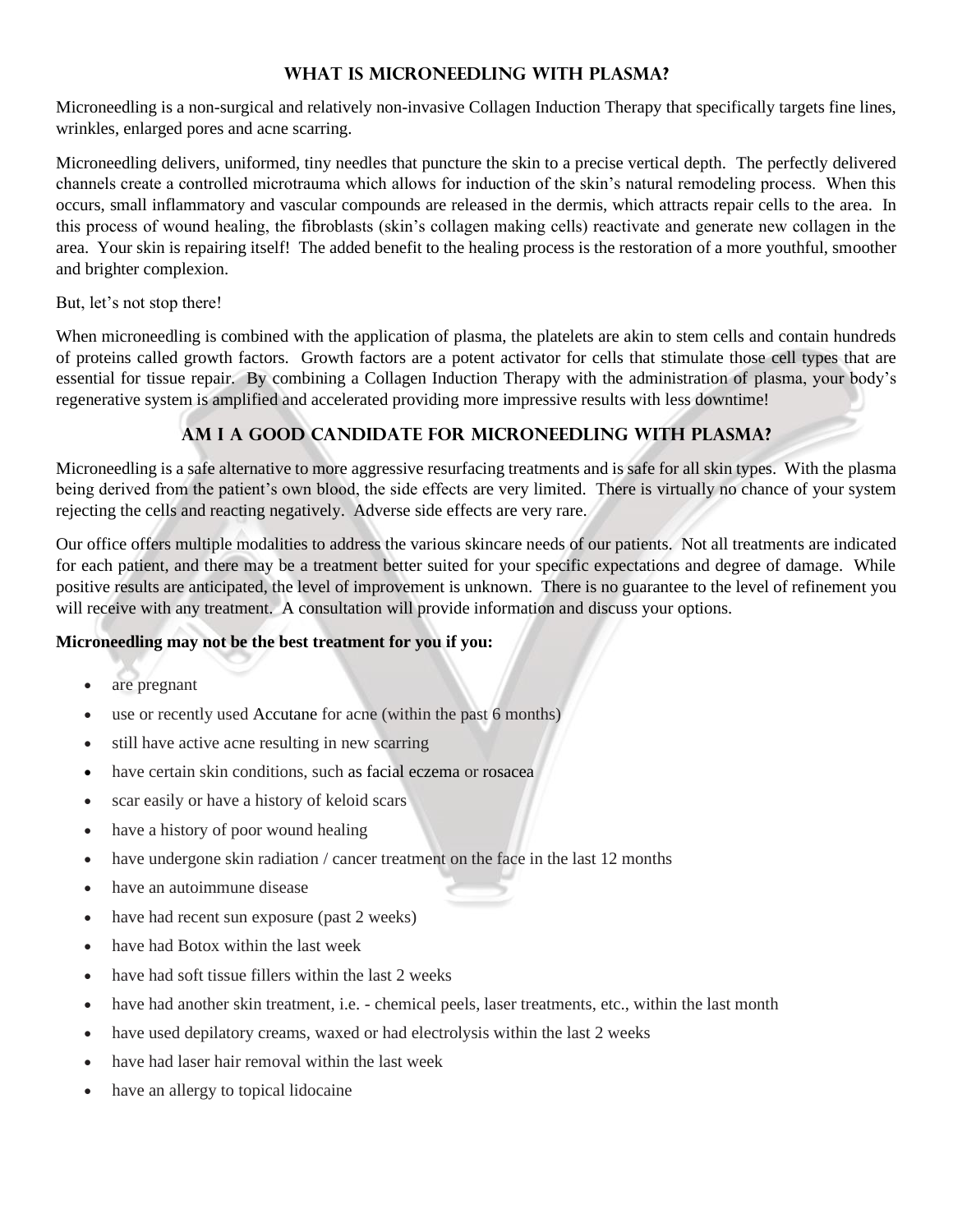#### **WHEN CAN I SEE RESULTS?**

The damage to your skin has occurred over a long period of time. It stands to reason that restoration will also take some time. Your skin might appear healthier after one treatment; however, dermal collagen remodeling may take up to several months. For some patients, final results may not be visible for three to six months.

#### **HOW MANY TREATMENTS WILL I NEED?**

Each patient's treatment goal and their skin's health will influence how many treatments they will need.

Microneedling can be safely repeated every four to six weeks, as needed. Collagen induction requires at least three treatments, while scar reduction requires between three and six treatments.

## **WHAT ARE OTHER SIDE EFFECTS OR COMPLICATIONS TO CONSIDER?**

- Bruises and inflammation, including swelling and redness, are the most common side effects. They typically appear immediately after the procedure and clear within four to six days.
- You'll also want to avoid sun exposure and harsh skin treatments during this time. It's important that you don't rub or pick at your face. Sun protection is also very important.
- The good news is that plasma contains your own blood, so there's little chance of cross-contamination or infection. Rare, but serious, complications include infection and scarring.
- If you have a history of herpes simplex, or cold sores, it's also possible that you may have an outbreak from having this procedure done. Let your provider know if you've ever had cold sores. A prescription for an anti-viral medication may be provided.
- For skin types Fitzpatrick IV-VI, pigment may darken prior to lightening.
- Stimulation of the skin may cause a breakout.

# **PRE-TREATMENT INSTRUCTIONS**

| <b>6</b> months prior | -Avoid Accutane.                                                                                                                                                                                                                                                                                                                                                            |
|-----------------------|-----------------------------------------------------------------------------------------------------------------------------------------------------------------------------------------------------------------------------------------------------------------------------------------------------------------------------------------------------------------------------|
| 4 weeks prior         | -Avoid IPL/Laser procedures, chemical peels or microdermabrasion treatments.                                                                                                                                                                                                                                                                                                |
| 2 weeks prior         | -Avoid unprotected sun exposure or sunburn.<br>-Avoid administration of soft tissue fillers (Juvederm, Radiesse, etc.) to the treatment area.<br>-No waxing, depilatory creams or electrolysis to the area being treated.                                                                                                                                                   |
| 7 days prior          | -Avoid blood thinners (aspirin, fish oil, Omega-3, Vitamin E). Bruising is a common side effect.<br>*Always consult your physician before discontinuing a prescribed medication.<br>-Avoid administration of Botulinum ToxinA (Botox, Dysport) injections to the treatment area.<br>-Do not have laser hair removal on the area being treated.                              |
| 5-7 days prior        | -Do not use topical agents that may increase sensitivity of the skin: retinoids, topical anti-biotics,<br>exfoliants, acids that may be drying or irritating to the skin, exfoliating masks, salicylic acids,<br>hydroquinone, and benzoyl peroxide acne products.                                                                                                          |
| 3 days prior          | -Do not take any anti-inflammatory medications such as ibuprofen, Motrin or Advil. These agents<br>will interfere with the natural inflammatory process that is critical and responsible for your skin<br>rejuvenation. You may take Tylenol, if needed.                                                                                                                    |
| 2 days prior          | -If you have a history of cold sores, we suggest taking an antiviral medication. Begin 2 days prior<br>to treatment and continue until the day after treatment. Call the office with your pharmacy's<br>fax number so that we may initiate a prescription.<br>-Advise the office if you have an active cold sore or if an extreme breakout has occurred.<br>-Stay hydrated. |